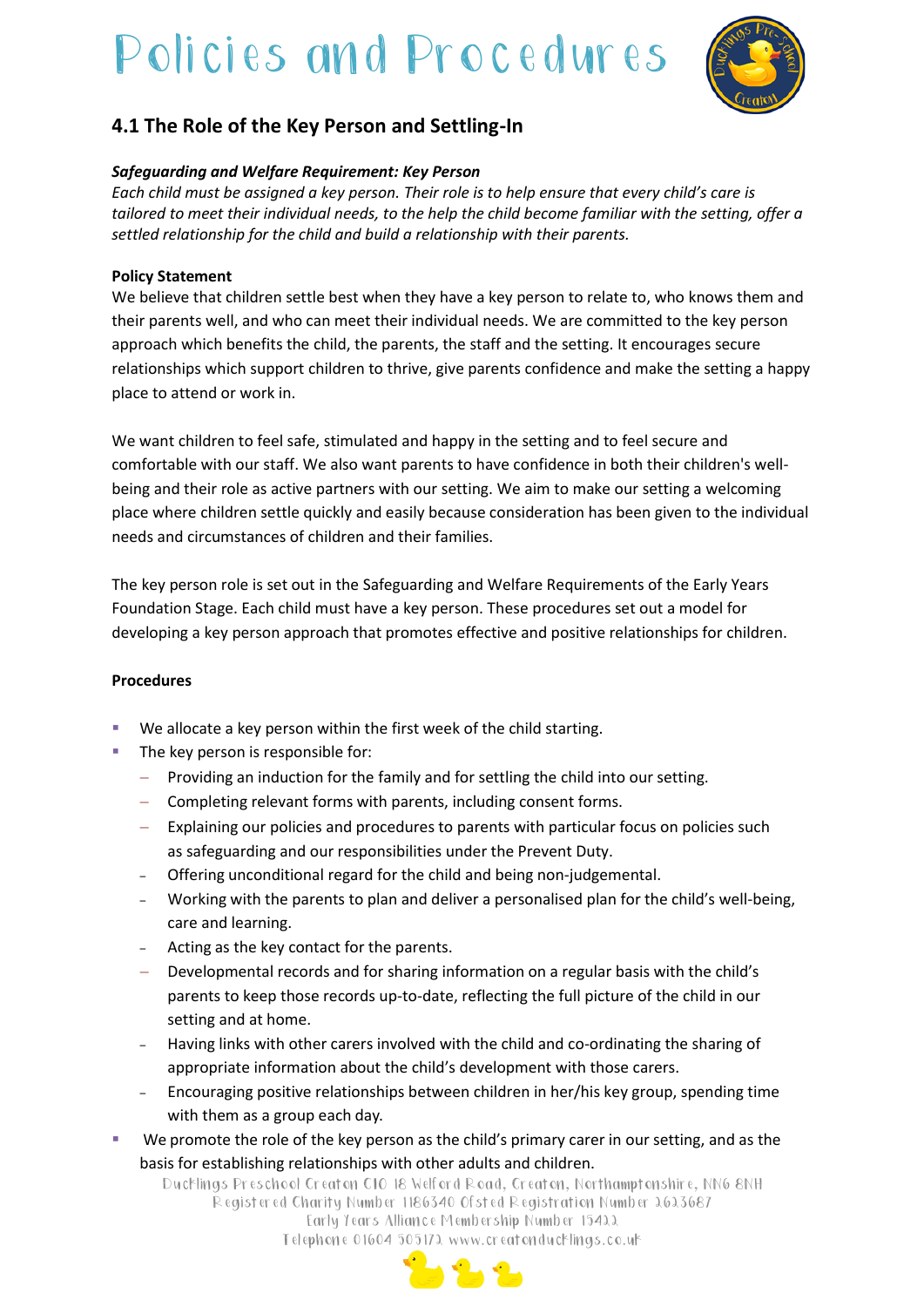# Policies and Procedures



### *Settling-in*

- Before a child starts to attend our setting, we use a variety of ways to provide his/her parents with information. These include written information (including our prospectus and policies), displays about activities available within the setting, information days and evenings and individual meetings with parents.
- **E** During the half-term before a child is enrolled, we provide opportunities for the child and his/her parents to visit the setting.
- **The key person welcomes and looks after the child and his/her parents at the child's first session** and during the settling-in process.
- We may offer a home visit by the person who will be the child's key person to ensure all relevant information about the child can be made known.
- We use pre-start visits and the first session at which a child attends to explain and complete, with his/her parents, the child's registration records.
- **•** When a child starts to attend, we explain the process of settling-in with his/her parents and jointly decide on the best way to help the child to settle into the setting.
- We have an expectation that the parent, carer or close relative, will stay for most of the session during the first week, gradually taking time away from their child; increasing this time as and when the child is able to cope.
- Younger children will take longer to settle in, as will children who have not previously spent time away from home. Children who have had a period of absence may also need their parent to be on hand to re- settle them.
- We judge a child to be settled when they have formed a relationship with their key person; for example, the child looks for the key person when he/she arrives, goes to them for comfort, and seems pleased to be with them. The child is also familiar with where things are and is pleased to see other children and participate in activities.
- When parents leave, we ask them to say goodbye to their child and explain that they will be coming back, and when.
- We recognise that some children will settle more readily than others, but that some children who appear to settle rapidly are not ready to be left. We expect that the parent will honour the commitment to stay for at least the first week, or possibly longer, until their child can stay happily without them.
- We do not believe that leaving a child to cry will help them to settle any quicker. We believe that a child's distress will prevent them from learning and gaining the best from the setting.
- We reserve the right not to accept a child into the setting without a parent or carer if the child finds it distressing to be left. This is especially the case with very young children.
- Within the first four to six weeks of starting, we discuss and work with the child's parents to begin to create their child's record of achievement.

## *The progress check at age two*

The key person carries out the progress check at age two in accordance with any local procedures that are in place and referring to the guidance *A Know How Guide: The EYFS progress check at age two*.

Ducklings Preschool Creaton CIO 18 Welford Road, Creaton, Northamptonshire, NN6 8NH Registered Charity Number 1186340 Ofsted Registration Number 2623687 Early Years Alliance Membership Number 15422 Telephone 01604 505172 www.creatonducklings.co.uk